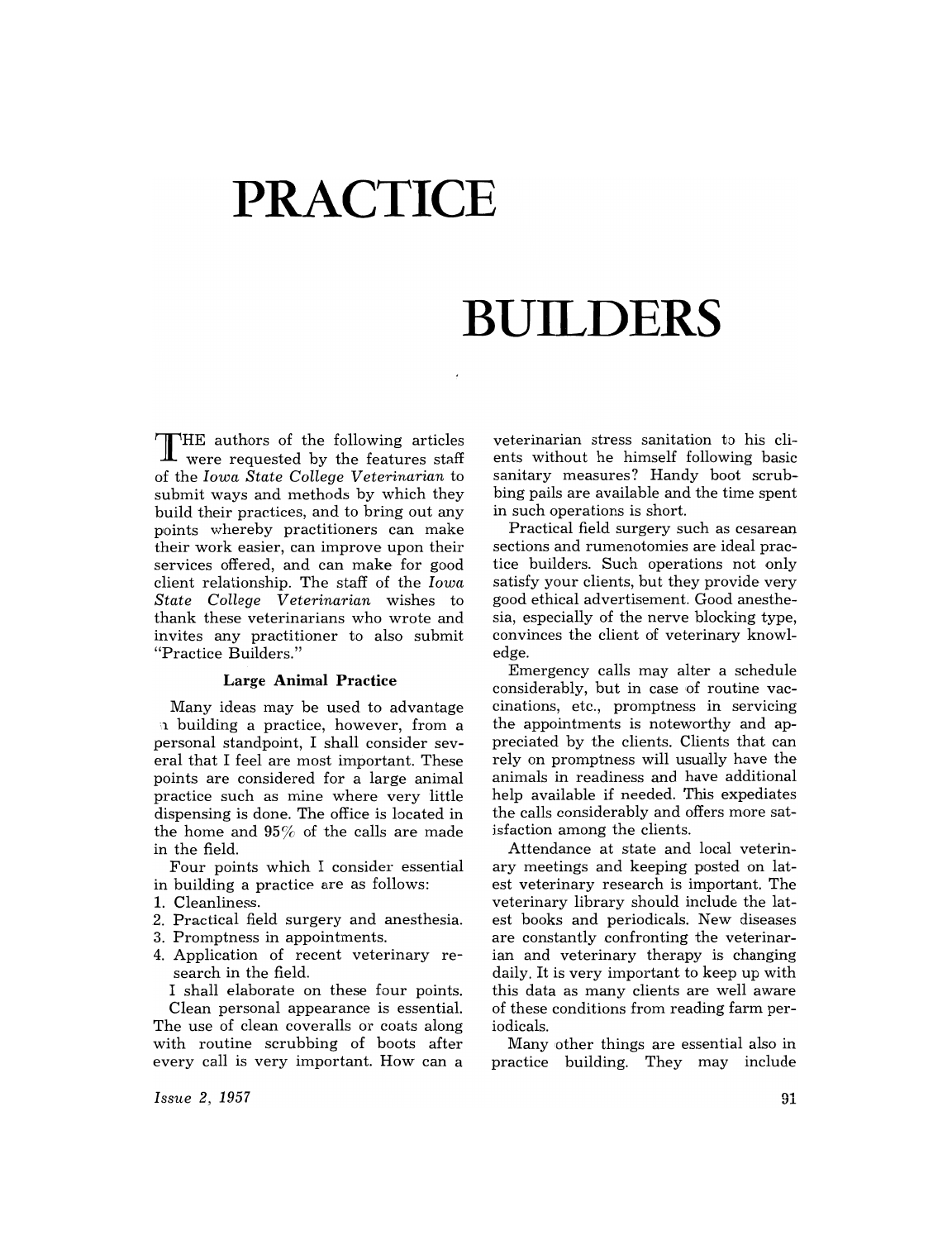frendly relations with neighboring veterinarians, use of good veterinary products from ethical companies, solid business practices, and cooperation in community affairs.

Various practices may vary according to localities, but it is my belief that the four points stressed in this article are applicable to any practice building.

## J. L. Noordsy, D.V.M., KSC '46 Marion, South Dakota

#### General Practice

One who deals in services must give just that, good service. This, above all, is the foundation of veterinary medicine. It is pertinent for you to know that there are three of us working together as a partnership; a 1912 graduate of Kansas City Veterinary College; a 1946 graduate of Iowa State College; and a 1953 graduate of Missouri University.

One of the things we do which we think helps to build our practice is to have consultations about various cases. Although the client is often times not aware of these, it does help us to arrive at a better diagnosis in most instances.

We are also able to give prompt attention to almost all calls. Our clients seem to appreciate not having to wait several hours before we get to a dystocia. We pride ourselves in that one of us is available practically all of the time.

In order to give good service, one must have the necessary equipment, physical and mental. We practice from a clinic. Our clients can avail themselves of the opportunity of bringing animals to us instead of having us come to them.

Since we do practice from a clinic, we are able to have some extra equipment. We have all major surgery brought to the clinic. Our recovery percentage on caesareans has zoomed since starting this practice. As a matter of fact, this is true of all of the surgery we do. Good surgery is always a practice builder.

Client relationship is very important and there are many ways to create a favorable client-veterinarian relationship. The principle thing to do is give the client the feeling that you are definitely interested in saving or making him money,

whichever the case may be. Make him feel free to consult with you about any questions that may arise. Above all, always be honest with the clients.

It is our opinion that packaging dispensing items is important. A clean and attractive package always appeals to the client better than some old sack or dirty jug. Proper labeling can help the attractiveness and add to the resale of more drugs.

Collection is another important way of creating and maintaining practice. It has been often said that a client or customer who owes a bill is not as likely to come back as the one who does not. Do not get the name of being "easy" as far as collections go.

We feel that cleanliness, both personal and of the physical plant, aid us in creating business. For example, a man came to our clinic for the first time and his comment to his neighbors was that our veterinary clinic was cleaner than their local human hospital. Although we cannot keep it absolutely immaculate, it is our goal.

Our newest, and probably our best practice builder, is our diagnostic laboratory. It is not fancy or complete, but we are adding to it at intervals. Our poultry diagnostic work has increased and we are getting more income from this type of service. We are also getting more income from other types of diagnostic services rendered.

These are the points which we feel are the most important as far as practice builders are concerned.

> Clair M. Hibbs, D.V.M., Mo. '53 David City, Nebraska

#### General Practice

It is highly controversial as to what constitutes a "practice builder." It is largely a matter of opinion of those concerned. A veterinarian who has regularly utilized a technique will not place as much value on it as one who has made a change and noted that he is receiving more calls for his services employing this technique.

A veterinarian, locating in an area in which veterinary medical service is lacking or poorly rendered and there is poor

*Iowa State College Veterinarian*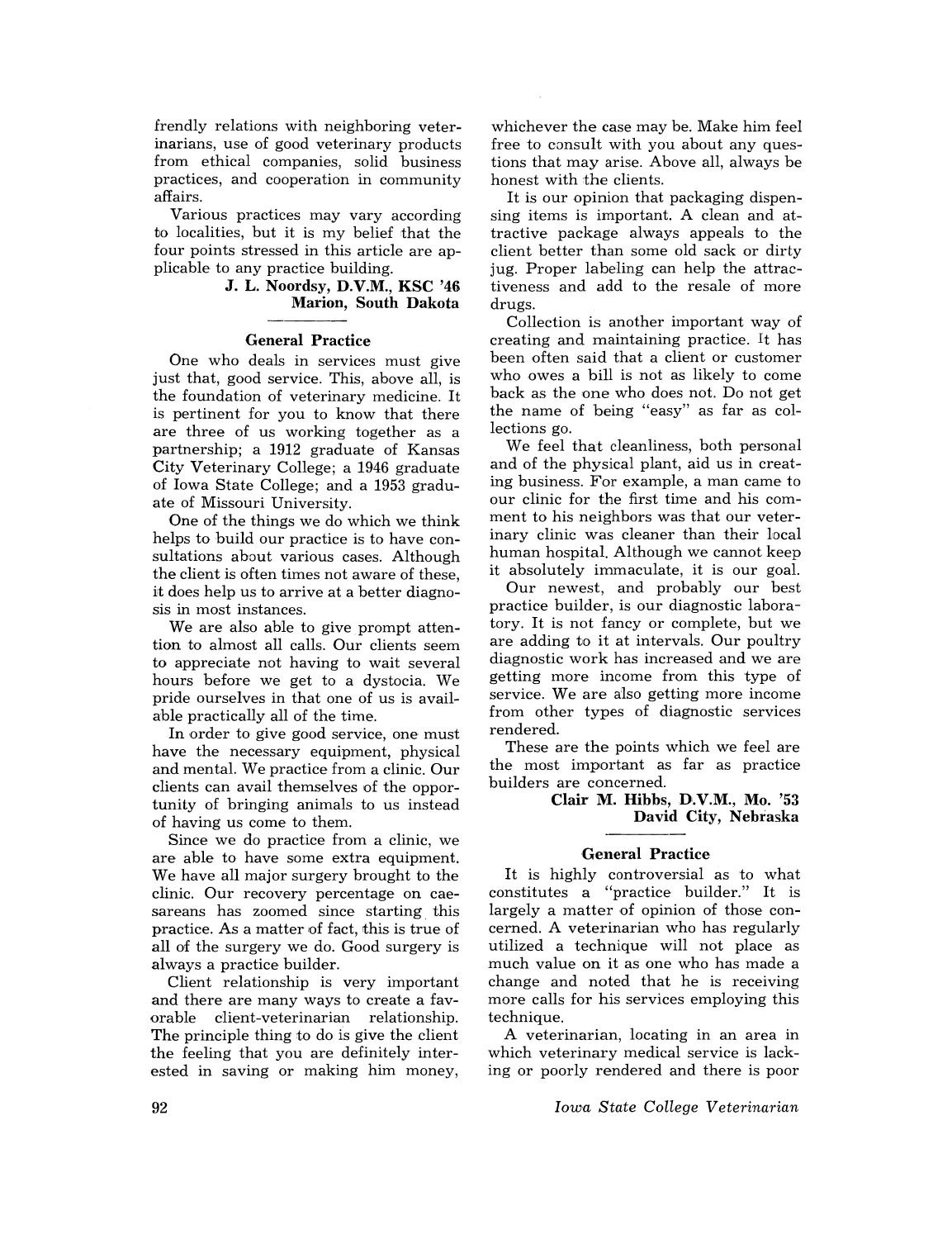relationship toward clients and neighboring veterinarians, will find a greater selection of things he will consider practice builders.

Since a veterinarian is charged with the duty of combating animal diseases, his first step must be clealiness. This covers a broad field. I wear overalls while making a call. Before I leave the farm I take them off. My street clothes are free of stains leaving me presentable in the office. I carry a bucket, brush and disinfectant for the purpose of washing my hoots before leaving a farm. This one thing has probably brought more favorable comment than all other combined. My instruments, drugs and other gear are neatly packed in metal cases in the car. Everything has its place and is returned after it has been used. Empty containers are collected and brought back to the office where they are burned. By using instrument cases instead of cardboard boxes, my car does not look like the box on a garbage truck; although, it might look like I am leaving for a long vacation.

Most clients like to know when the veterinarian will arrive after being called. At all times, I set a time with some leeway. This allows the client to go ahead with his activities so that he doesn't have to sit around and await my arrival. Also the patient is more apt to be confined when I arrive so that less time is spent in making the call. If I should be unduly delayed, I call ahead and inform the next client.

I find that it is important to stock a full complement of drugs and supplies to enable me to meet the demand without several days delay. I keep an adequate stock of drugs and suplies in the car. It saves time because I do not have to stop at the office between calls. The opportunity for dispensing is greater if the car is well stocked. I have a greater satisfaction in stocking drugs and supplies from strictly ethical sources. In the majority of cases these items cost the client less than the lay products available to him.

Fees are always an item for discussion. I have set fees which I sometimes vary according to the case. I do not believe in "gouging." Usually, when that situation

*Issue* 2, 1957

arises, the case warrants a higher fee anyway. Neither do I condone "undercharging." Clients are skeptical of a veterinarian who performs services for less than others. Set a reasonable fee, perform commendable services and the rest will take care of itself.

There are times when the veterinarian feels as though the client deserves reprimanding. This can and should be done, but with a few well chosen words. It isn't necessary to use profanity and derogatory remarks or dwell at length. The client usually has a sense of guilt so there is little use in adding insult to injury.

Contrary to the opinion of many, don't be a "joiner." Nothing can spotlight a newcomer any quicker than joining every group that extends an invitation. People soon form the opinion that you are trying to "run" the town. Pick out a group on your own social level. At the same time choose an organization in which your wife and family can participate.

In a situation where there is ill feeling among neighboring practitioners, it is best to keep an attentive ear and faithful tongue. It is human nature to induce one to talk maliciously about a colleague. A salesman once told me that an advertisement that carried a knock didn't sell anything.

> George Firkins, D.V.M., ISC '55 Kirkland, Illinois

#### Small **Animal** Practice

My practice is confined to small animals and my remarks are those dealing with this type of practice. The procedure in a mixed or country practice may vary a little, but the fundamentals of building a practice and client relationship are essentially the same.

At the moment there are many methods recommended on how to build a practice, some even going to the extent of certain legislation to achieve this purpose. It is necessary of course to have laws protecting the standards of any working group, but in the main, the type of practice you conduct and its success and reputation depends solely on one person and that is yourself.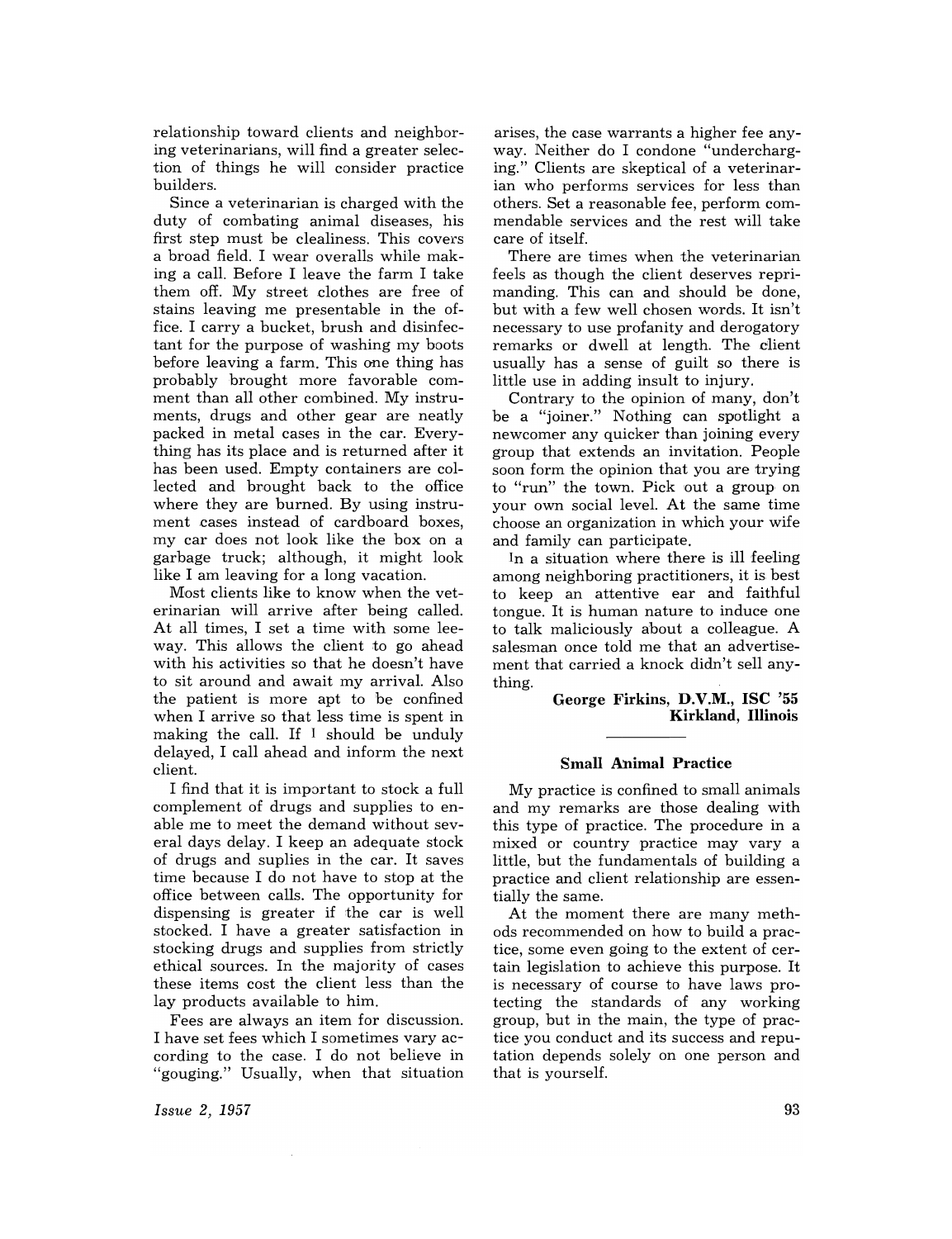In recent years there seems to be a trend for the veterinarian to be more concerned in his outside life and activities than in the time he is to spend in his practice. You can not have a good practice and give service to your clients unless you have your heart in your work and enjoy every minute of it. If this is not your thinking, and it is your desire to be a forty-hour-a-week man, then you should not be a veterinary practitioner.

Considering the viewpoint of the small animal veterinarian, I would list the following points which I believe will do more than anything else to build your practice and develop client relations.

- 1. Personal life and personal appearance; look and act like a professional man.
- 2. Maintain a clean well organized hospital and keep it that way 24 hours a day. Whether old or new, there is no excuse for a dirty hospital. A certain amount of income should go back into your hospital each year in upkeep and equipment.
- 3. Spend a certain number of hours each week in reading and study. This may have to be done at home and at night.
- 4. Attend all meetings possible each year pertaining to your field of work, and share your responsibility in these associations.
- 5. Be conscientious and thorough in the diagnosis and treatment of patients.
- 6. Study the economic situation of your community. Fees should be fair to both you and your client.

To me it all boils down to the fact that if you wish to develop a good practice and have the good will of your clients, it is necessary for you to offer the best type of service that is your ability to give. It is necessary to treat clients and their patients kindly. Courtesy and understanding are invaluable assets. If you like your work and are willing to put forth the necessary effort it is doubtful that you will have to worry about your practice and client relationship.

> John N. McIlnay, D.V.M. KSC '28 Omaha, Nebraska

## General Practice

When a practitioner sits down long enough to reflect on those things in his practice of particular value in building and maintaining that practice, he may feel as this one does, and that is a little humble. The many vivid memories that immediately crowd into the reflecting mind somehow confuse the slick presentation of a neat set of forulae for success. They are memories of sins of omission and sins of commission, of things that would have been done differently if one had only known better, or of things that should have been said or left unsaid. When these things crowd in upon the conscientious practitioner at a time when he hasn't been just upset by a sin of one of his clients (who are not infallible either), he should feel a little humble, and grateful for the measure of success he enjoys financially, and happy that many of his clients and other acquaintances award him some degree of respect for his professional abilities, and for his worth as a man. What, then, of those whom he has tried faithfully to serve without having been able to impress animal or owner with his competence or his sincerety? Isn't it disturbing to know that not all who have called upon the practitioner respect him, and that some might even publicly disparage his ability and even his very character? And isn't it discouraging in retrospect to think of failing at times to satisfy an owner when trying to do what should be done, and discovering later that the owner found satisfaction instead in some worthless placebo or mumbo jumbo of someone less conscientious or less capable?

The early thrill of achievement stimulates the beginning practitioner, and it is well that it does. After four or five years in practice there comes the humility, the grateful feeling for the faith still placed in him; for then there is the inescapable realization that things have not always gone as they should have, and  $-$  even more sobering - there is the equally inescapable knowledge that the professional man will never stop making mistakes in practice until he is through practicing. Where, then, shall the conscientious prac-

*Iowa State College Veterinarian*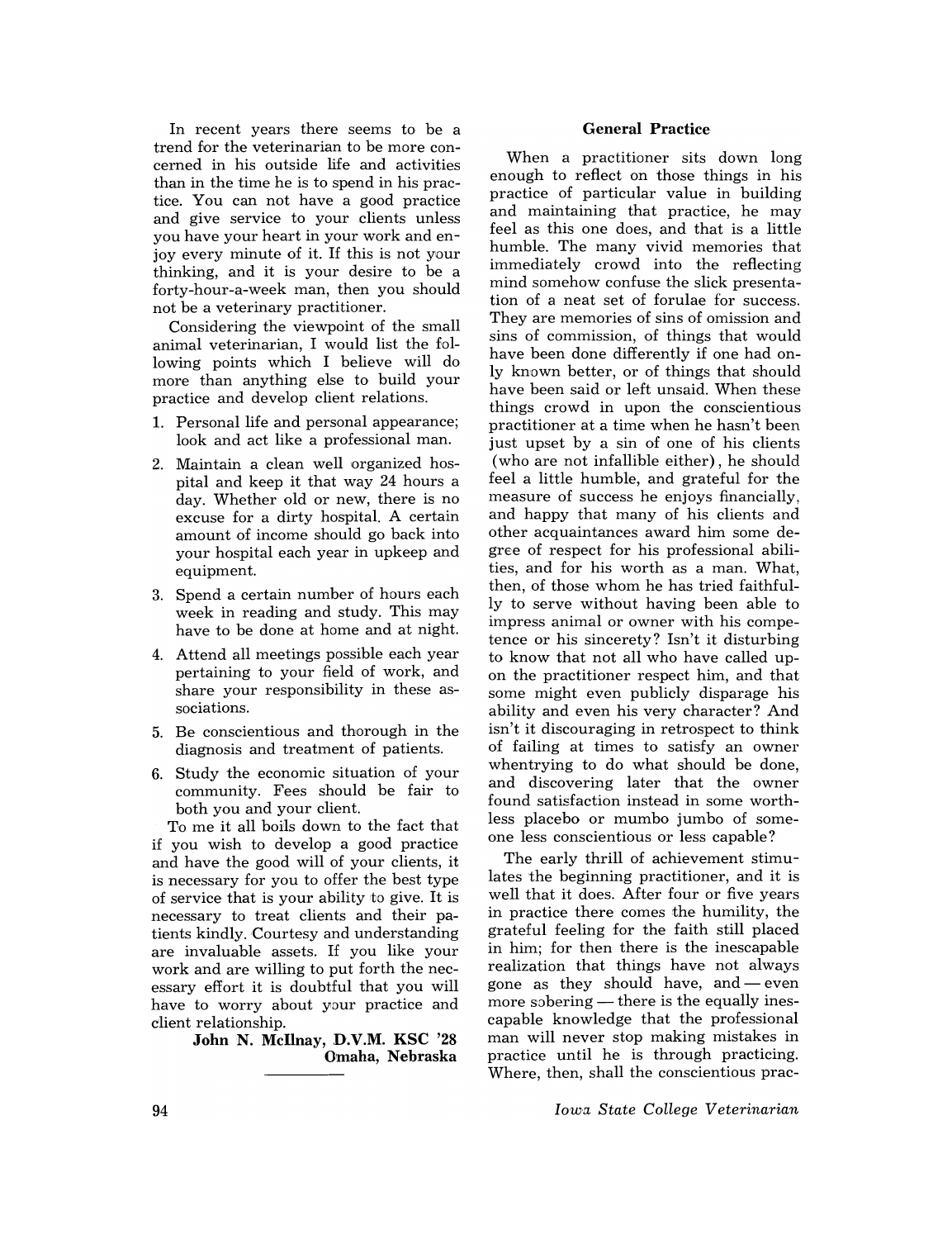titioner find comfort and a basis for selfrespect, and an inspiration to continue as in the past? Where, indeed, can any professional man turn to find the peace of mind that will sustain him? There is refuge only in the knowledge that he has always done his very best in every way. Therein lies the main force behind building a practice. Techniques, skills, and knowledge are essential tools, but for those who will be satified with nothing less than perfection, the main force in building a practice and being able to live with it, and with oneself, after the realization that perfection will never be achieved, is the knowledge that one has always tried to do his best. Our only regrets should be for those occasions that time, impatience, or exhaustion have pressured us into doing less than our best to do a job "fair to the animal, to the client, and to ourselves."

## **Hugh M. Wallace, Jr., D.V.M., Tex. '50** Mound City, Missouri

### General Practice

I often wonder what the results would be if we went about advertising our various services and products over the air and through the press on a competitive basis. I've been asked several times by clients and other persons why we as an individual or as a group don't advertise. My reply, when first out of school, was that it isn't ethical. This answer seemed to satisfy the person, but after a few inquiries the answer didn't satisfy me. I began asking myself, "What does this mean?" This sounds as if we're memorizing the 10 commandments. Maybe it should be our practice commandment. Now my answer is that we are not commercializing a product or service. We are not trying to induce practice by doing things cheaper than our colleagues. We are attempting to serve the livestock industry in an honorable and a sincere way. We first attempt to reach a diagnosis and then treat according to our best know-how and ability. I believe this answer has satisfied our clientele more and gained more respect for us. They see that we are not trying to "hang" products on them that are not beneficial or not even indicated. We further indicate that in most instances a diagnosis can not be made unless the animal is seen, unless it is some obvious condition. Therefore we cannot advise proper treatment. We would be very foolish to enter a shoe store, buy a pair of shoes that the shoe man picks at random, and return home to find that the color doesn't blend with our wardrobe and probably be theincorrect size. So we believe that this uncommercialized way of handling a practice is a good practice builder, whether it be a large or small animal operation. True we may lose a client occasionally, but this is only temporary - he'll be back.

Being informative is also very beneficial. By this I mean giving the client a straight forward answer and all the in formation at your disposal. He has called you for an attempted diagnosis and respects you more if he is told what might be wrong and what we are attempting to do.

There are occasions when we can't make a diagnosis, so he must be told of the probabilities and the possible outcome. We are as human as he is and it isn't necessary that a positive diagnosis be made at all times. Don't embarrass yourself by making a positive diagnosis and later on post mortem find out you are completely in error.

Develop a personality that is pleasant to him and not one that makes him fear to even call you. He likes to be spoken to with a pleasant tone and with respect. A gruff or flippant attitude is not goodyou'll lose him.

Handle his animals with care and respect. They are his property and demand attendance that you would expect if you were a patient. Don't curse or punish the animal unnecessarily if it does step on your toe or kick or strike you. Approach the animal with caution and quietly. The majority will stand for an examination.

Explore and discover his interests. Visit with him for a few minutes or as long as time will permit. He'll enjoy this and it is surprising what you can gain from his knowledge and opinions. Don't aggravate him on political issues. Discuss it with him and be sympathetic. Be a "middle of

*Issue* 2, 1957